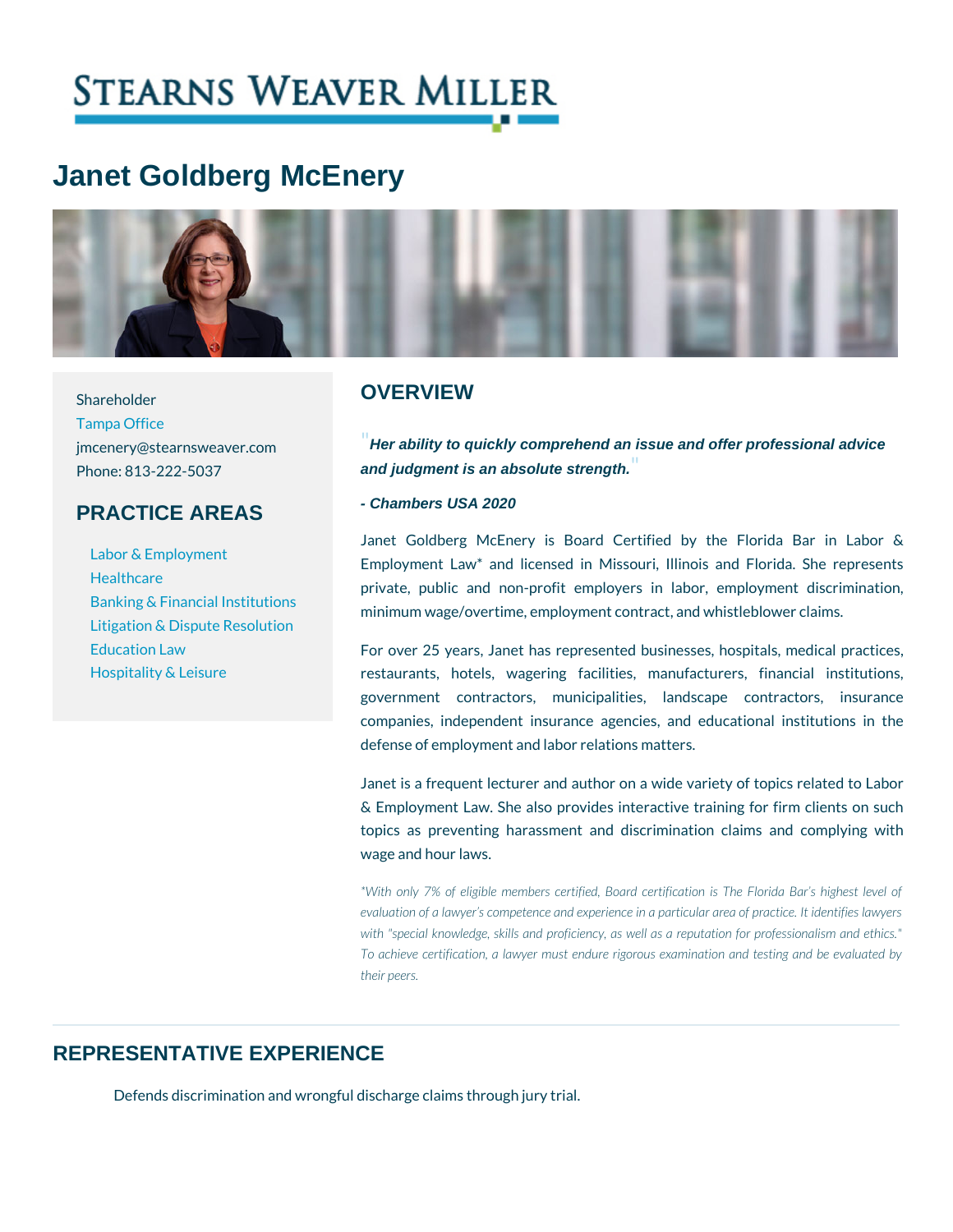Defends class actions.

Represents employers before the NLRB, the EEOC, and in Department of Labor and DHS and DOJ audits.

Advises employers on union-related issues.

Represents employers in arbitration and collective bargaining.

Handles affirmative action issues, drafts AAPs and represents employers in OFCCP reviews.

Develops drug-testing and other policies.

Advises employers about new legislation.

Prepares employee handbooks.

Counsels and litigates confidentiality and non-compete agreements.

Defends places of public accommodation against ADA Title III accessibility lawsuits.

Defends lending institutions against fair lending discrimination claims.

Counsels employers regarding reductions in force, severance issues and compliance with plant closing laws.

Successfully litigated one of the first W.A.R.N. Act cases, through an appeal to the Third Circuit.

# **PROFESSIONAL & COMMUNITY INVOLVEMENT**

University of South Florida, Adjunct Professor of Employment Law, 2018-2020 The Florida Bar, Labor & Employment Law Section American Bar Association Hillsborough County Bar Association Illinois Bar Association Missouri Bar Association Academy of Florida Management Attorneys (AFMA), Past President and Board Member, 2011-2016 Society for Human Resource Management HR Tampa Florida Public Employers Labor Relations Association Brandon Chamber of Commerce, Chair Quarterly HR Forum

Former Trial Attorney, National Labor Relations Board, St. Louis, Missouri

#### **RECOGNITION**

*Chambers USA*, Labor & Employment (Florida), 2020-2022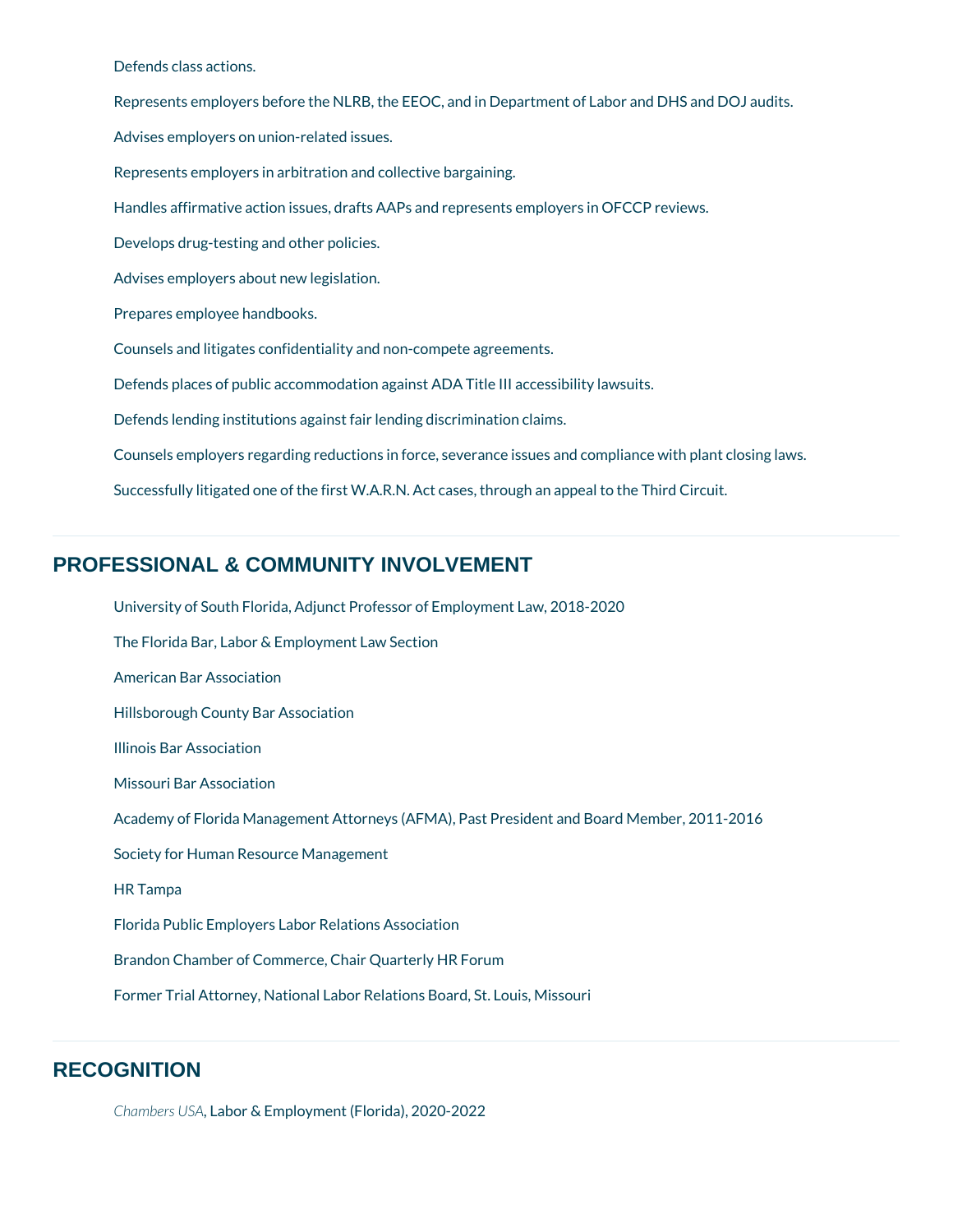The Best Lawyers in America®, 2009-2022 The Employment Law Issue, 2021 Florida Super Lawyers, 2007-2022 Tampa Bay Magazine, Tampa Bay's Top Lawyers Florida Trend's Florida Legal Elite, 2010, 2013 AV Rated by Martindale-Hubbell

## PUBLICATIONS & PRESENTATIONS

[Events](/blog/category/events/) [: Accommodations Under the ADA and Title VII](https://www.fphra.org/event-4670329)  Florida Public Human Resoult cleus and 2s002c2 ation

[Events](/blog/category/events/) [: Employment Law Potpourri - Labor and Employment Trends to Watch in 2022](https://portal.floridataxcollectors.com/forum/store/category/23-attendees/) Florida Tax Collectors| Apsidc2@120n

[Publications](/blog/category/publications/) : Employers with less than 250 employees: You now have to report all new employees and [independent contractors hired!](https://bit.ly/3kpDujY) BeLabor the Point by Belmonger 2021

[Events](/blog/category/events/) [: Updating Your Employee Handbooks](https://w3ins.com/news/events/) W3 Insuranceptember 2021

[Events](/blog/category/events/) [: What's New at the DOL, EEOC, and FCHR](https://www.stearnsweaver.com/files/FPHRA Pre-Conference Agenda.pdf) 85th Annual Florida Public Human Resources Associaty (2002 FPHRA) Conference

[Events](/blog/category/events/) Firm Announcements In the Media Labor & Employment News Update Publications : Breaking Through the [Noise: Labor & Employment Issues Post-Pandemic](https://www.stearnsweaver.com/practices/breaking-through-the-noise/) Stearns Weaver Miller News | P Jognea 2008 pecial

[Events](/blog/category/events/) Firm Announcements In the Media Labor & Employment News Update Publications : Breaking Through the [Noise: Labor & Employment Issues Post-Pandemic](https://www.stearnsweaver.com/practices/breaking-through-the-noise/) Stearns Weaver Miller News | P Jon mea 2008 pecial

[Events](/blog/category/events/) [: COVID-19: Employment Policies for Your Office](http://flarecs.com/component/rseventspro/event/714-covid-19-employment-policies-for-your-office?Itemid=101) North Dade and The Beaches Real Estate Council Webinar

[Events](/blog/category/events/) [: Are you Sherlock Holmes or Inspector Clouseau? Conducting Workplace Investigations](https://www.spacecoasthrconference.com/) 2021 Space Coast HR||CApprile r2026

[Events](/blog/category/events/) [: Workplace COVID 19 Issues in 2021: Vaccinations, Face Mask Challenges, Extended Work from Home](https://w3ins.com/news/events/)  [Orders and Incentives](https://w3ins.com/news/events/)

W3 Insurancebruary 2021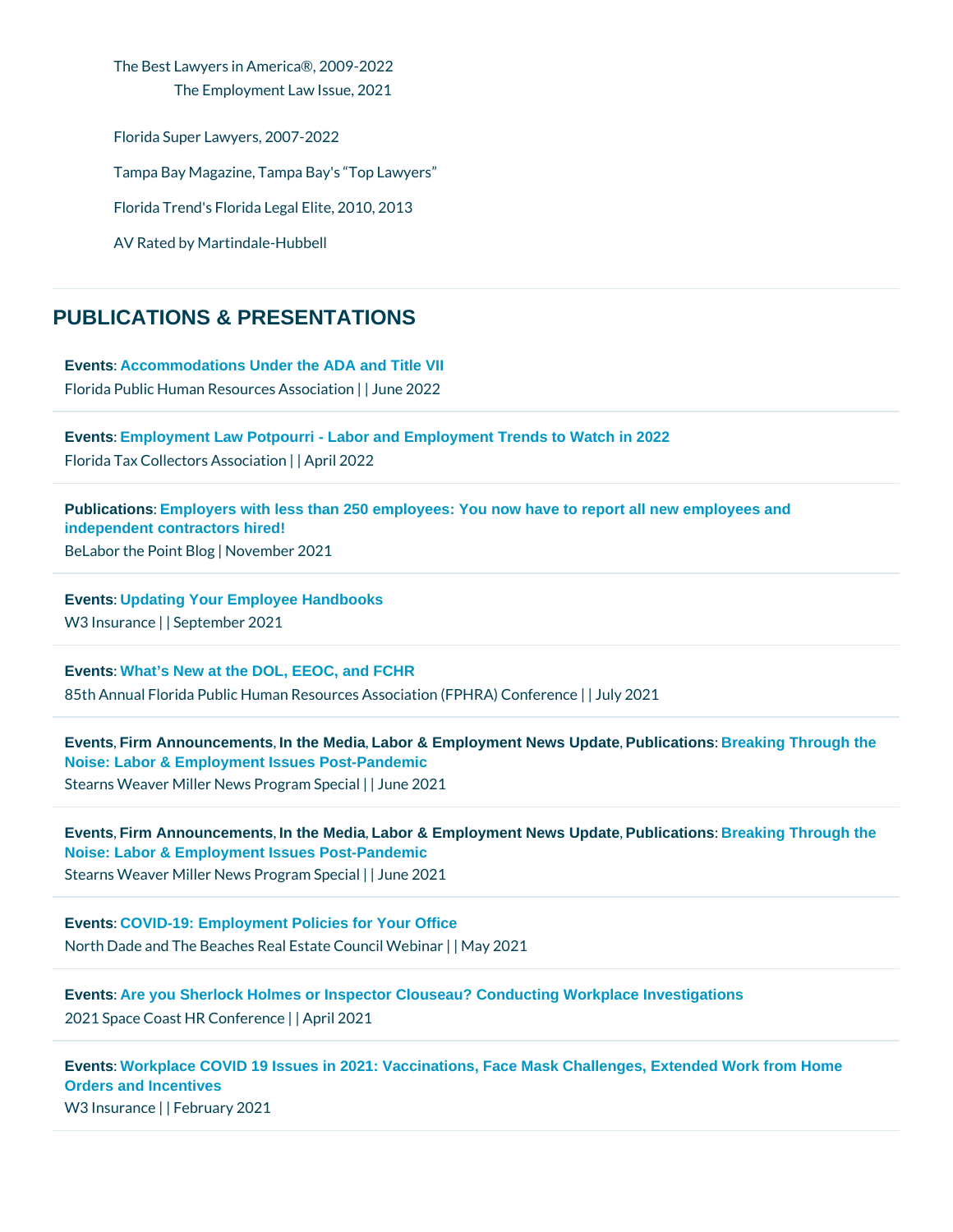[Events](/blog/category/events/) [: 2021 COVID-19 Return to Work Issues: Vaccinations, Face Masks and Working from Home](https://site.coralgableschamber.org/events/VirtualCoral Gables Chamber FlyIn -971297/details) The Coral Gables Chambeld bebCommerce 2021

[Events](/blog/category/events/) [: Webinar Wednesday- Discussion on COVID-19 Vaccines and Mandating it to Employees](https://us02web.zoom.us/webinar/register/WN_pQZaMLcJR2OarS2hzcq7Qw) Florida Public Human Resoult cleash Association

[Publications](/blog/category/publications/) [: All I Want for the Holidays is a COVID-19 Vaccine!](http://bit.ly/3mt3ZU5) BeLabor the PoiDe cBelmoto er 2020

[Publications](/blog/category/publications/) [: Department of Labor Weighs in on Employees vs. Independent Contractors](https://bit.ly/2SRoJs8) BeLabor the  $P\phi$  inthe  $B$  boegr 2020

[Events](/blog/category/events/) [: The New Battle Grounds Post COVID-19 and Black Lives Matter World](http://www.fphra.org/resources/Documents/Schedule at a Glance-Series 2020.pdf ) Florida Public Human Resources Association (FPHR|AA ungsuts An2n0 260 Education Series

[Publications](/blog/category/publications/) Why Can't We All Just Get Along?  $Belabor$  the  $P\phi$  is  $\phi$  and  $\phi$  and  $\phi$  20

[Events](/blog/category/events/) [: Are you Sherlock Holmes or Inspector Clouseau? Conducting Workplace Investigations](https://www.spacecoasthrconference.com/?utm_campaign=139e1b68-910f-4036-93a5-e7d675e094cf&utm_source=so&utm_medium=mail&cid=e8a01dbc-1f69-4903-ac5f-d7) 2020 Space Coast HR||Clain fe 2020e

[Events](/blog/category/events/) [: Virtual Webinar - Navigating Issues That Make HR Uncomfortable](https://sbshrm.org/meetinginfo.php?id=49&ts=1588649031) South Brevard Society for Human ResMayc20Management

[Publications](/blog/category/publications/) [: 5 Tips for Maximizing Productivity for Remote Employees](https://www.belaborthepoint.com/2020/04/5-tips-for-maximizing-productivity-for-remote-employees/)  $Belabor$  The  $P\phi$ i $An$  $p$ r $Bl$  2020

[Events](/blog/category/events/) [: Sticky Wickets](https://fpelra.org/education/annual-training-conference/atc-agenda-day-1/) FPERLA Annual Training FCeotonfuera eyn 2020

[Events](/blog/category/events/) [: Best Practices for Terminating Employees](https://conferences.valenciacollege.edu/legal-issues/agenda/) The Community College Conference and Legal 20 20 sues

[Events](/blog/category/events/) [: EEOC Mediation: Your Game Changer!](https://www.eventbrite.com/e/eeoc-mediation-your-game-changer-tickets-80395277439) U.S. Equal Employment Opportly rDieyce Completer is 6 it con

[Events](/blog/category/events/) [: Employment Law - It Pays to Pay Attention! Common FLSA Workplace Issues and Investigating Complaints](https://pafinc.org/wp-content/uploads/2019/09/PAF-2019-Annual-Seminar-Speaker-Program-09-10-19.pdf) Paralegal Association of Florild a Sementary and the 2nd in the reader of  $\epsilon$ 

[Events](/blog/category/events/) [: Surviving the Equal Pay Act and the "Me Too!" Environment](https://hrfloridaconference.org/concurrent-sessions/) 2019 HR Florida Confere August E20059

[Events](/blog/category/events/) [: Are You Sherlock Holmes Or Inspector Clouseau? Conducting Workplace Investigations](https://hrfloridaconference.org/pre-conference-sessions/) HR Florida Conference eu & ulst p20019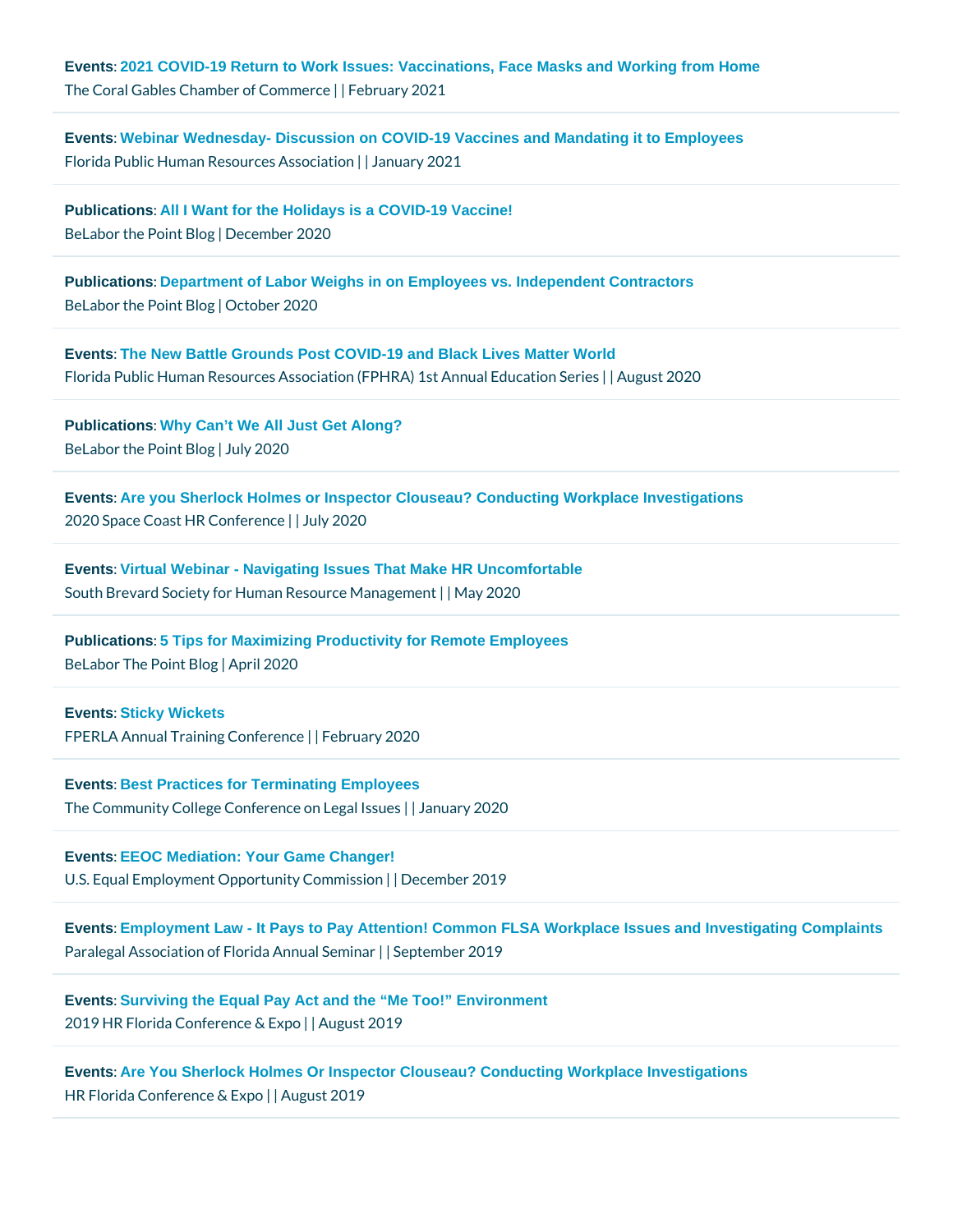[Events](/blog/category/events/) [: Minimum Wage and Overtime Rules - Are You in Compliance?](http://www.lorman.com/405481?discount_code=D3898681&p=13389) Lorman Webiname 2019

[Events](/blog/category/events/) [: The Applicant Dating Game](https://www.stearnsweaver.com/files/Agenda for Tampa 2019.pdf) Stearns Weaver Miller's Annual Tampa Labor and Mamp 200 venent Law Seminar

[Events](/blog/category/events/) [: Meet the Gang – NLRB Workplace Rules, What's Up at the EEOC, Immigration Update, Wage and Hour Hot](https://www.stearnsweaver.com/files/Agenda for Tampa 2019.pdf)  [Topics, Marijuana Update](https://www.stearnsweaver.com/files/Agenda for Tampa 2019.pdf) Stearns Weaver Miller's Annual Tampa Labor ahd Mam p 200 yenent Law Seminar

[Events](/blog/category/events/) [: Sticky Wickets](http://fpelra.org/education/annual-training-conference/)  $FPERLA$  Annual Training Econfruear eyn  $2019$ 

[Publications](/blog/category/publications/) [: Tips For Having a \(Hopefully\) Happy Office Holiday Party](https://www.belaborthepoint.com/2018/12/tips-for-having-a-hopefully-happy-office-holiday-party/)  $B$ e Labor the Poi $D$  be delmoto er 2018

[Publications](/blog/category/publications/) [: This is Important: Employers Need to Immediately Update Their FCRA](https://www.belaborthepoint.com/2018/10/this-is-important-employers-need-to-immediately-update-their-fcra-summary-of-rights-form/)  BeLabor The PoiDoct Blog 2018

[Events](/blog/category/events/) [: Prevent Your Business Emails From Becoming a Legal Nightmare](http://www.stearnsweaver.com/files/Janet Webinar brochure.pdf) Lorman Education Servilc& spWeenbbrear 2018

[Events](/blog/category/events/) [: Business Compliance Checklist: Hiring, Firing, and Overtime](http://www.brandonchamber.com/events/calendar/686-finance-and-accounting-skills-pricing-for-profits/event_details.html) The Greater Brandon ChamberAoufg Costm2n0elr&e

[Publications](/blog/category/publications/) [: Nothing to Sneeze at: Chemical Sensitivities, Bed Bugs, Zika and Flu Shots](https://www.belaborthepoint.com/2018/07/nothing-to-sneeze-at-chemical-sensitivities-bed-bugs-zika-and-flu-shots/#more-5596) BeLabor The Point Bl20018

```
Labor & Employment News Update, Publications : Hotels: Want to Make a "Reservation" For Your ADA Lawsuit
Now?
Stearns Weaver Miller Neuwnse U2p0d a8te
```
[Events](/blog/category/events/) [: Employment Law and Health Issues: Chemical Sensitivities, Bed Bugs, Zika and Flu Shots, Oh My!](https://annual.shrm.org/sessionplanner/session/22411/employment-law-and-health-issues-chemical-sensitivities-bed-bugs-zika-and-flu-shots-oh-my) SHRM® 2018 Annual Conference and Exposition

[Events](/blog/category/events/) [: Investigating Harassment Complaints Post Weinstein - Are You Prepared?](http://files.constantcontact.com/2da12ccf301/09d5b0e5-cce4-417d-98e0-b0dc1c914919.pdf) Stearns Weaver Miller's 28th Annual Labor and <del>Epm plic 20minual</del> Law Seminar

[Events](/blog/category/events/) [: Why Managers Need to Know Employees' Legal Rights in the Workplace](http://www.stearnsweaver.com/files/Janet Event.png) University of South Florida Colle IFe peu afry Basiness

[Events](/blog/category/events/) [: Class Action Waivers: The Courts and the NLRB](https://www.americanbar.org/content/dam/aba/events/labor_law/2018/ADR-Agenda-DRAFT.authcheckdam.pdf) ABA Section of Labor and Employment LaFive Miriudawiynt2e0r1MBleeting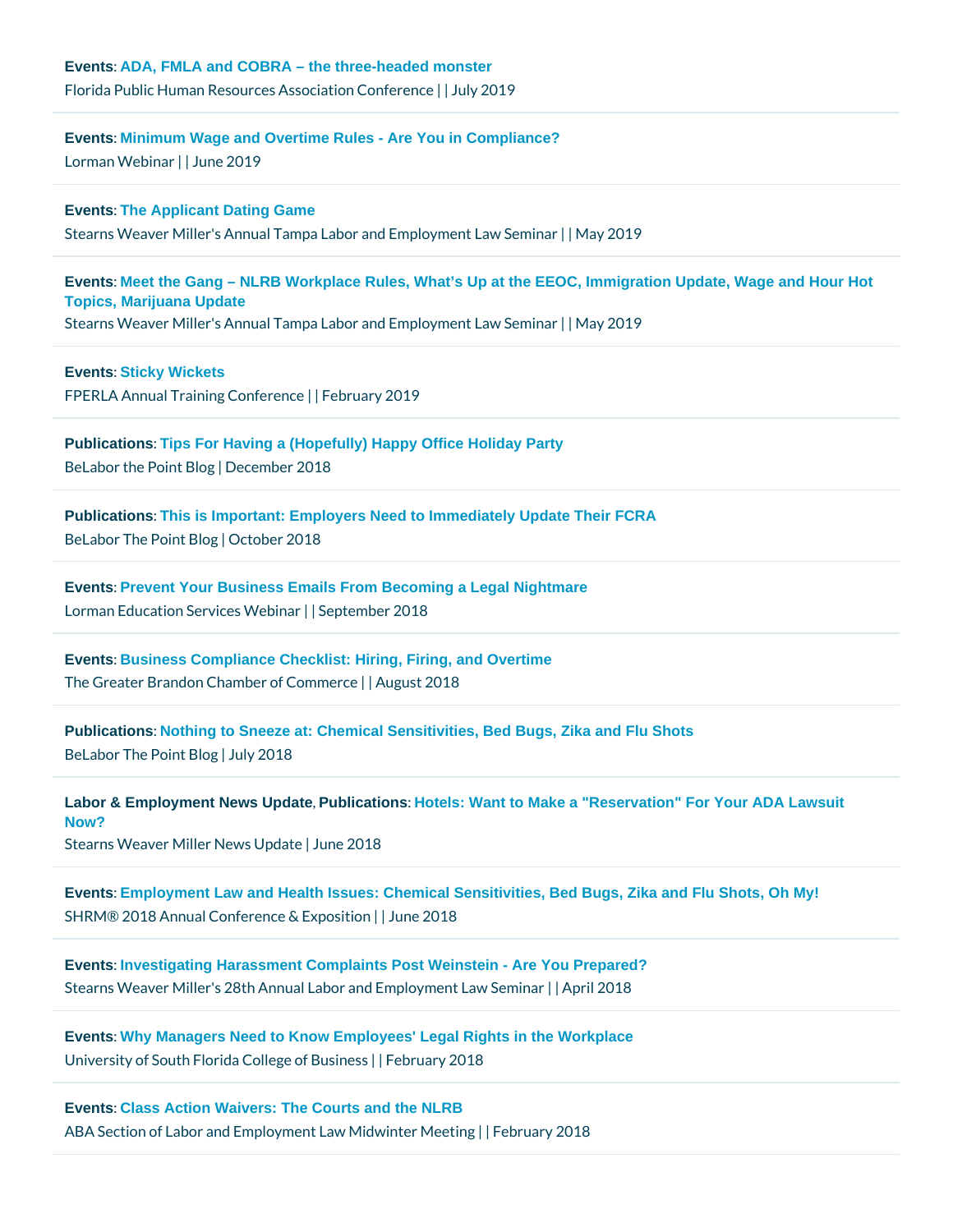[Events](/blog/category/events/) [: Breaking Up is Now Harder to Do!](https://conferences.valenciacollege.edu/legal-issues/agenda/) The Community College Conference and  $\log q$  and  $\log q$  and  $\log q$ 

[Publications](/blog/category/publications/) : Happy Holidays, or is it? Steering Clear of Religious Discrimination and other Landmines during the [Holidays!](https://www.belaborthepoint.com/2017/12/happy-holidays-or-is-it-steering-clear-of-religious-discrimination-and-other-landmines-during-the-holidays/)  BeLabor the PoiD te delmotoger 2017

[Events](/blog/category/events/) [: Why Managers Need to Know Employees' Legal Rights in the Workplace](http://www.stearnsweaver.com/files/2017 Janet McEnery USF.pdf) University of South Florida, GbNegemobie BulsOith 26 ss

[Events](/blog/category/events/) [: Do Not Repeat the Same Wage and Hour Mistakes in 2017](http://www.hrflorida.org/mpage/conference) HR Florida Conference QuB kp20017

[Events](/blog/category/events/) [: Is Your Website ADA Accessible?](http://www.hrflorida.org/mpage/conference) HR Florida Conference et & us kp20017

[Publications](/blog/category/publications/) : Our group is growing – Tampa here we come!  $B$ e Labor The P $\phi$ i Anut g Bulsotg 2017

[Events](/blog/category/events/) [: Promises Made in Severance Agreements: What Do They Mean, Why are They There, and Are They Legal?](http://www.belaborthepoint.com/2017/08/our-group-is-growing-tampa-here-we-come/) EEOC Miami Technical Assistande Frog2@ fm7 Seminar

[Events](/blog/category/events/) [: "The Ever-Changing Landscape of FLSA/Wage and Hour Issues" and "NLRB and Its Expanding Reach in](http://www.belaborthepoint.com/2017/08/our-group-is-growing-tampa-here-we-come/)  [the Workplace Horizon"](http://www.belaborthepoint.com/2017/08/our-group-is-growing-tampa-here-we-come/) Sterling Education ServFreebsruSaer minar 7

[Publications](/blog/category/publications/) [: Florida Minimum Wage Increasing to \\$8.10 an Hour Effective January 1, 2017](http://www.belaborthepoint.com/2017/08/our-group-is-growing-tampa-here-we-come/) | October 2016

[Events](/blog/category/events/) [: Politics & Beyond: How \(and if\) Employers Should Limit Activism in the Workplace](http://www.belaborthepoint.com/2017/08/our-group-is-growing-tampa-here-we-come/) HR Tam pAaugust 2016

[Events](/blog/category/events/) [: Staying Ahead of the Curve in Employment Law](http://www.belaborthepoint.com/2017/08/our-group-is-growing-tampa-here-we-come/) Clearwater Chamber of CCootmo bneer 2015

[Events](/blog/category/events/) [: Wage and Hour: Issues and Strategies](http://www.belaborthepoint.com/2017/08/our-group-is-growing-tampa-here-we-come/) The Florida Bar s 38th Annual Public Employm & ng usab 201Relations Forum

[Events](/blog/category/events/) [: Anti-Retaliation Provisions](http://www.belaborthepoint.com/2017/08/our-group-is-growing-tampa-here-we-come/) Society for Human Resour $\phi$ e Unanagement

[Publications](/blog/category/publications/) [: Avoiding Human Resources' Troubles](http://www.belaborthepoint.com/2017/08/our-group-is-growing-tampa-here-we-come/) Brandon Busilmansusary 2014

### NEWSROOM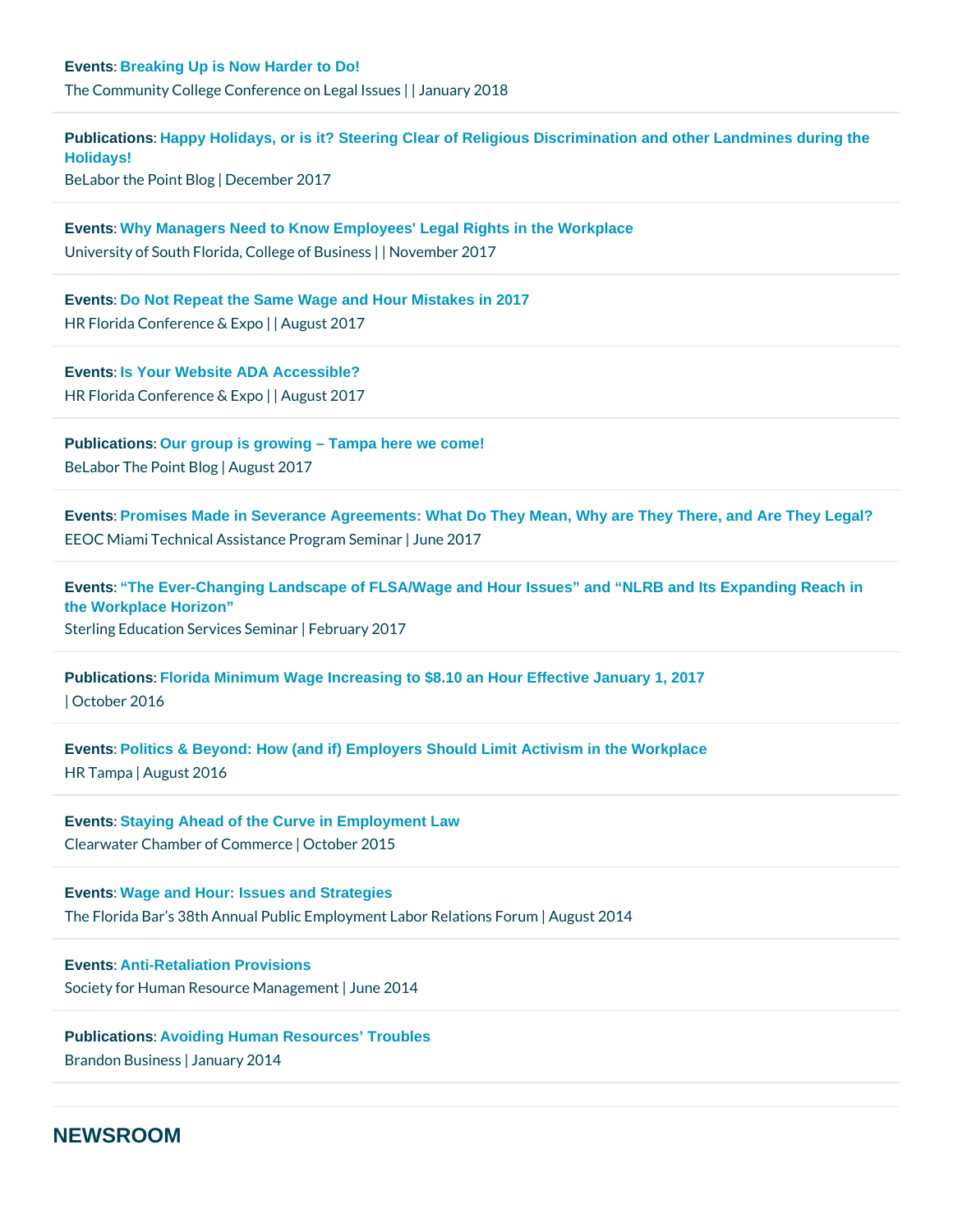[Firm Announcements](/blog/category/firm-announcements/) [: 28 Stearns Weaver Miller Lawyers in 12 Practice Areas Ranked In Chambers USA 2022](https://www.stearnsweaver.com/files/Stearns Weaver Miller Chambers 2022_2.pdf) | June 2022

[Events](/blog/category/events/) Firm Announcements In the Media Labor & Employment News Update Publications : Breaking Through the [Noise: Labor & Employment Issues Post-Pandemic](https://www.stearnsweaver.com/practices/breaking-through-the-noise/) Stearns Weaver Miller News | P Jog mea 2008 pecial

[Events](/blog/category/events/) Firm Announcements In the Media Labor & Employment News Update Publications : Breaking Through the [Noise: Labor & Employment Issues Post-Pandemic](https://www.stearnsweaver.com/practices/breaking-through-the-noise/) Stearns Weaver Miller News | P Jog mea 2008 pecial

[Firm Announcements](/blog/category/firm-announcements/) [: Stearns Weaver Miller Lawyers Recognized in 2021 Florida Super Lawyers](https://www.stearnsweaver.com/files/Stearns Weaver Miller Lawyers Recognized in 2021 Florida Super Lawyers.pdf) | June 2021

[In the Media](/blog/category/in-the-media/) [: Hear from Marlins, Fisher Island and EEOC leaders about post-COVID labor issues](https://www.miamiherald.com/news/business/article252257183.html) Miami Helnaldne 2021

[Firm Announcements](/blog/category/firm-announcements/) [: 29 Stearns Weaver Miller Lawyers in 12 Practice Areas Ranked In Chambers USA 2021](https://www.stearnsweaver.com/files/29 Stearns Weaver Miller Lawyers in 12 Practice Areas Ranked In Chambers USA 2021.pdf) | May 2021

[Firm Announcements](/blog/category/firm-announcements/) [: Stearns Weaver Miller Lawyers Recognized in 2020 Florida Super Lawyers](https://www.stearnsweaver.com/files/Stearns Weaver Miller Lawyers Recognized in 2020 Florida Super Lawyers.pdf) | June 2020

[Firm Announcements](/blog/category/firm-announcements/) [: 24 Stearns Weaver Miller Lawyers in 12 Practice Areas Ranked In Chambers USA 2020](https://www.stearnsweaver.com/files/24 Stearns Weaver Miller Lawyers in 12 Practice Areas Ranked In Chambers USA 2020_.pdf) | April 2020

[Firm Announcements](/blog/category/firm-announcements/) [: Stearns Weaver Miller Lawyers Recognized in Florida Super Lawyers 2019](https://www.stearnsweaver.com/files/Stearns Weaver Miller Lawyers Recognized in Florida Super Lawyers 2019.pdf) | June 2019

[Firm Announcements](/blog/category/firm-announcements/) [: Stearns Weaver Miller Lawyers Recognized in Florida Super Lawyers 2018](http://www.stearnsweaver.com/files/2018 Super Lawyers.pdf) | June 2018

[In the Media](/blog/category/in-the-media/) : Tampa Bay Business Movers & Shakers Tampa Bay | TiSmeepstember 2017

[Firm Announcements](/blog/category/firm-announcements/) [: Janet Goldberg McEnery and Andrew W. McLaughlin Have Joined Our Labor & Employment](http://campaign.r20.constantcontact.com/render?m=1116637108946&ca=53ab0c1e-ad80-4acb-be03-eaf06682e7fc)  [Law Group in Tampa.](http://campaign.r20.constantcontact.com/render?m=1116637108946&ca=53ab0c1e-ad80-4acb-be03-eaf06682e7fc)  | August 2017

[Firm Announcements](/blog/category/firm-announcements/) [: Stearns Weaver Miller Expands Labor & Employment Law Footprint with Addition of Janet](http://www.stearnsweaver.com/files/2017 Janet McEnery and Andrew McLaughlin Join Tampa Office_2.pdf)  [Goldberg McEnery and Andrew W. McLaughlin in Tampa](http://www.stearnsweaver.com/files/2017 Janet McEnery and Andrew McLaughlin Join Tampa Office_2.pdf)  | August 2017

#### **EDUCATION**

J.D., University of Illinois College of Law